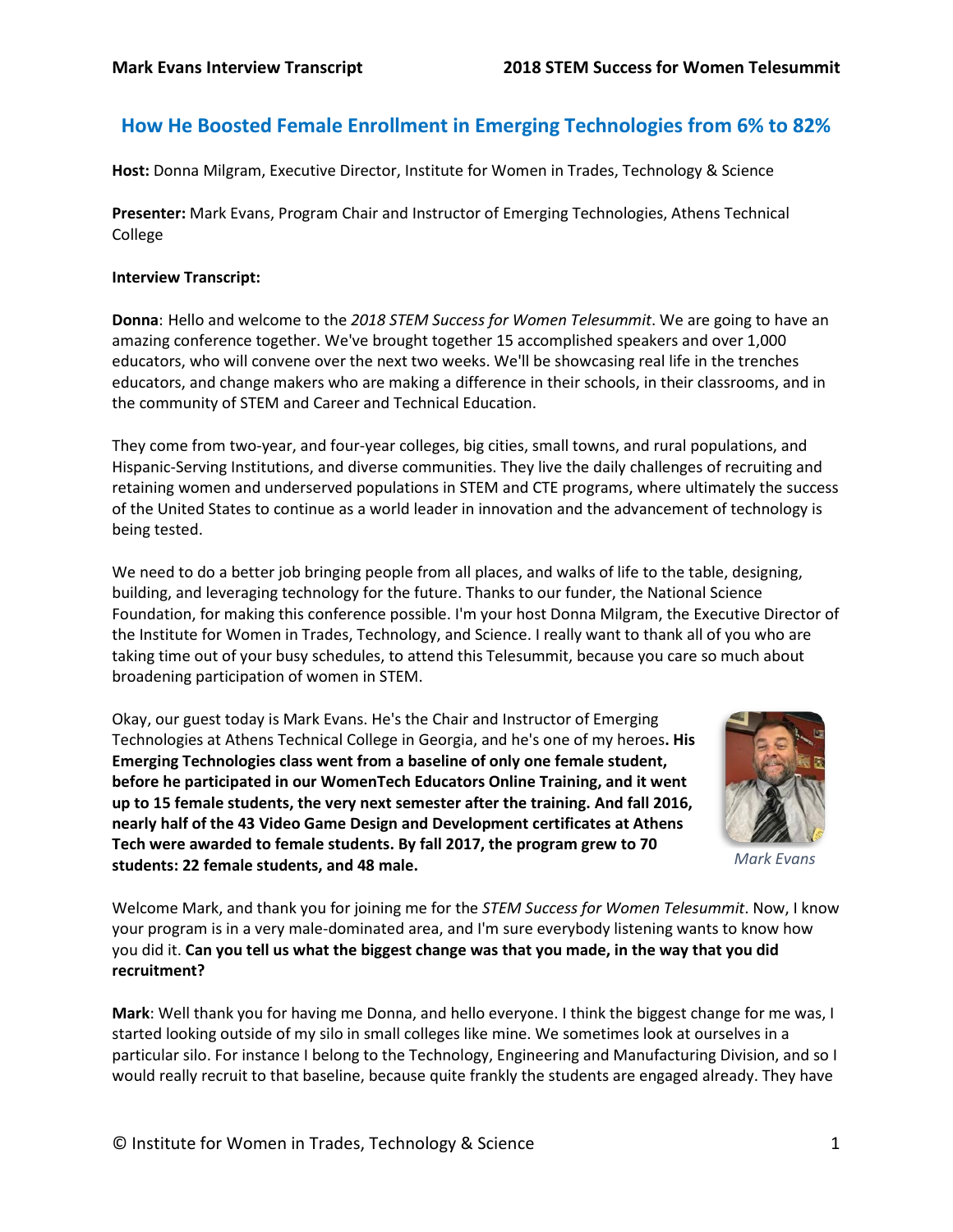an interest in the things that I do already, so to me what I had to do was take a look at the college in a very holistic way, and go at it as a whole college.

That meant branching off into the Gen Ed's, into the Life Sciences divisions, and also into the Business divisions. What that did is, that opened up an entirely new group of people for me to not only expose to Emerging Technologies, but also to recruit.

**Donna:** Okay, now I know that you used multiple recruitment strategies with those groups, and our research shows that actually multiple touches are most effective from a marketing and outreach perspective**. Can you describe for our listeners some of the recruitment tactics, the kinds of events?** Especially, I've been talking about your Spheros and drones. **Describe what the tactics were that you used again with this different audience, not your usual tech audience.**

**Mark:** What I did is, I went and talked to the different Deans of the different divisions and I was like, "Hey, we're a new program and we're doing this new program with Donna Milgram, and we want to bring more women into STEM, and in the Life Sciences." We have a lot more women and when I say the Life Sciences, I'm talking about like your nursing, radiology, radiography, dental hygienist, all of the things that pertain to nursing and healthcare.

I went to the Dean there and said, "Hey, would it be all right if I just came over a few days out of the week, and just in passing just have some drones flying, and let people touch and try, or have some Spheros running around?" He was very receptive to this, and I was very fortunate that he was very receptive to this. He too was very committed to making the college a more inclusive place, and one of the things that he'd been concerned about, was the fact that to get into his programs, you have to have a really super high GPA, 3.7 or better.

A lot of times what happened to it, we'd have very good students who just didn't make that cut, and a lot of them would just drop out and not really try anything else. And so he was really pleased that I wanted to do that, especially in his area. I did, and it was magnificent just for me. I think I had a lot more fun than the students to be honest with you, because there's a real joy in teaching as we all know, and to have someone drive a Sphero for the first time, and navigate an obstacle course, or to go outside and fly a drone.

Really you see that, almost that awesome birthday present feeling, that when you give a child a gift, and you give them exactly what they wanted, that's exactly the kind of thing that I would get from the people who would participate.

**Donna:** So just for our listeners, the Health Sciences students that you're talking about, **these are primarily nursing students, or pre-nursing. Many of whom ultimately don't end up in the program, because there's not enough space for them, and that majority of them end up just leaving the college altogether. Is that the group we're talking about here?**

**Mark:** That is exactly the group that I'm talking about. We only have so many spots for so many people to be in that program, and so it's fiercely competitive. One of the things that we were always worried about as a college is, well what happens to that kid who has a 3.49, who just misses the cut because they didn't do so well in organic chemistry?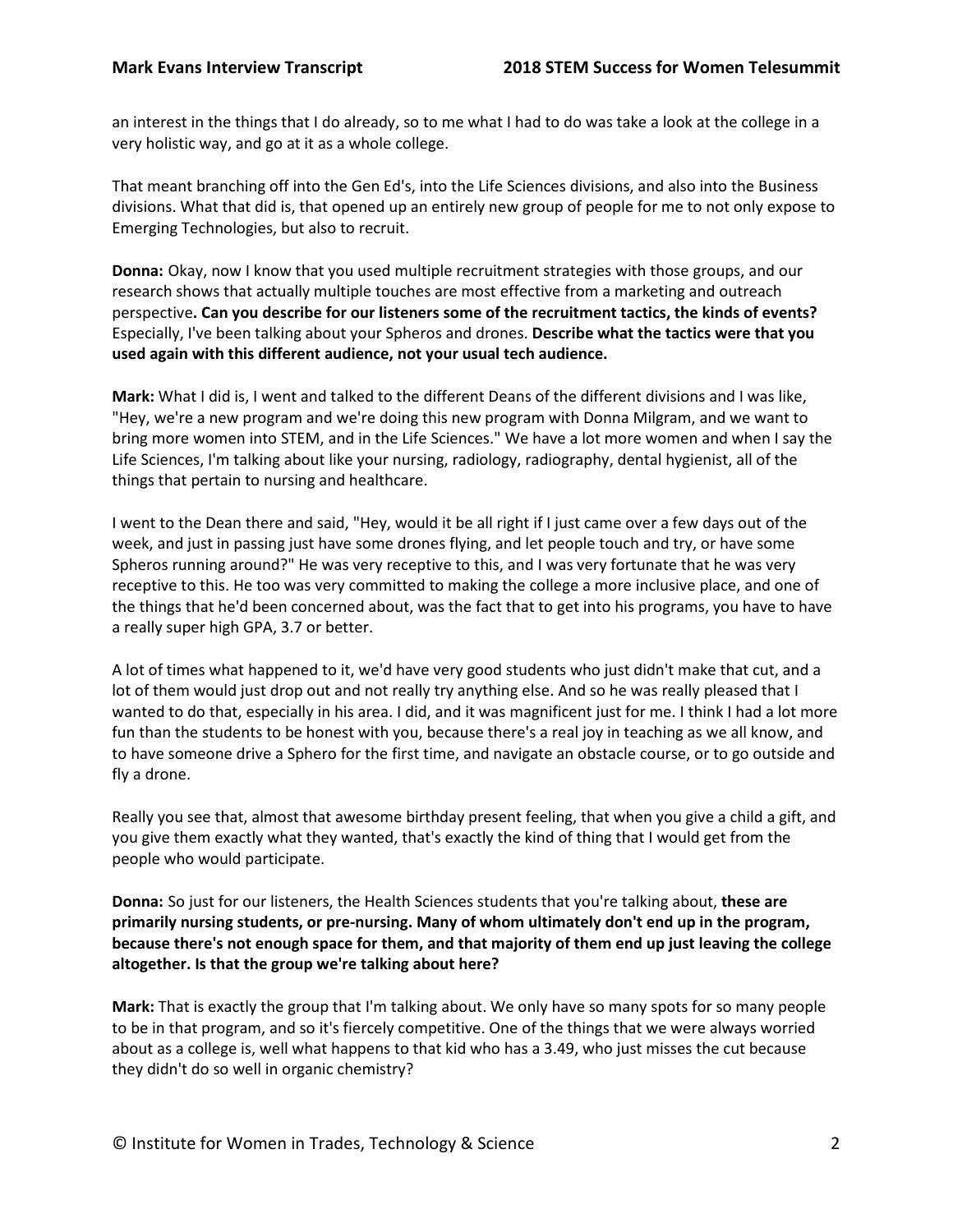Well what happens with them, and so by setting up these little booths and having these conversations with people, really for some of them, it gave them an opportunity to try something new. And then maybe if they didn't get into the program of their choice, they would really fall back into mine. I don't mean fall back in a bad way, I mean in a way where it wasn't what they went to, what they originally started with, but they are also glad that they came along.

**Donna:** Now I remember when you first told me about this, that you were telling me that there was like a couch, where everybody would congregate, and **you have the Spheros and drones, and didn't you have like a little sign, that also said you make this much an hour? If you go into Emerging Technologies, do I remember that correctly?**

**Mark:** Yeah that's exactly right, so there are these big windows, and there's this couch area over in the actual Life Sciences Building, where the students would just come and hang out after class. A lot of them, they've structured their schedule so that way they have about 30 to 35 minutes between classes, and so they would just go in this area and hang out, and that's where I would go. I had a little sign and it said that "the average Emerging Technologist who goes into drone flight makes \$74 an hour."

That was a real conversation starter with people, but really what got people into what we were doing, was them actually touching the technology and trying it out. I had one person who she absolutely slammed this drone into the building, and I was like, "Hey it's just part of the deal." I said they're part of the thing that we are going to teach you is, what do you do when this happens? So I was able to have a real quick tutorial on how to fix a rotor, and it was pretty cool. There were lots of different things.

# **Donna: Now, was that the only thing that you did, was have a personal encouragement conversation with the nursing students who came by, or did you do some follow-up activities in addition to get them to actually get to the point where they actually decided to enroll in your course and program?**

**Mark:** Yeah, so I would get their emails, their student emails and stuff, and like I said I spent a lot of time over in that building. I got to know a lot of people personally, and then if they were super interested in something for instance, one of the big things was 3D printing. A lot of them needed to do something with bones, and so a lot of them were like, "Hey, can we 3D print a bone?" I was like, "Well, yeah." So we actually have what we call the Technology Nest here on campus, and we would go over there, and 3D print their bone.

They were like, "Well this is really cool." I showed them how to use Blender, which is a 3D object making program, and a lot of them were like, "Wow this is really neat and I've always wanted to do art." I'm like "Well hey, there's a real need for this especially here in Georgia, because of the movie industry there." They need 3D modelers a great deal. So that would lead the conversations about different jobs, and different things that you could do in the Emerging Technologies field.

**Donna:** Great, now I know that we discussed some other things that you did such as a Girls Who Code Hackathon. **Could you talk a little bit about that, and how you, was that just the Health Sciences students, or did you get others there? How did you get people to come?**

**Mark:** We just had a big college wide hackathon, but I geared it. And what it was, it was a video game design hackathon, where basically I took a Life Science to standard. I was like "Okay, well we need to develop a game around this particular standard." And it was about infection, and how diseases are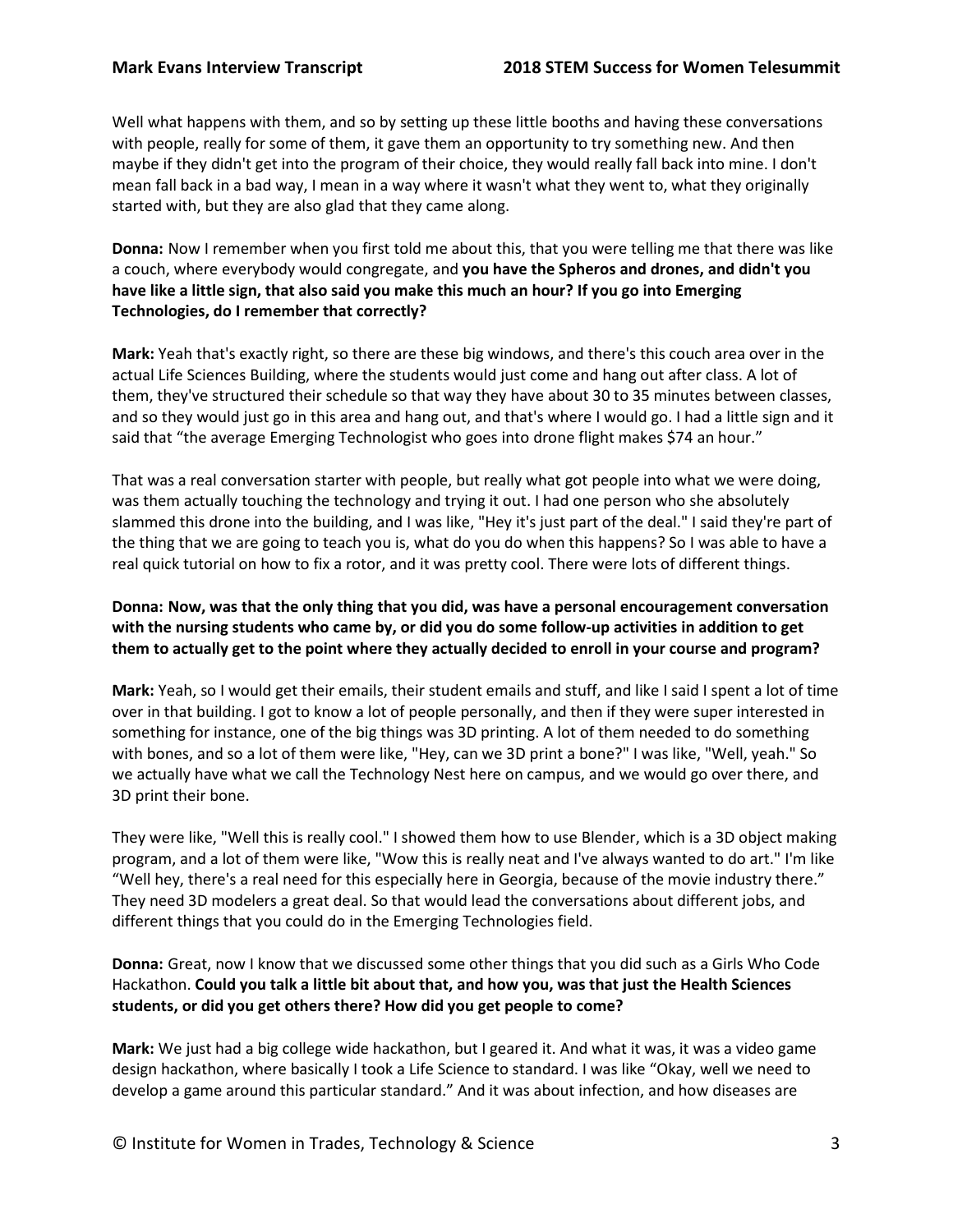spread and things like that. What I was able to do was, I was able to use their knowledge of Life Sciences and what they'd have been studying. Then translate that into how you could use that in Emerging Tech.

For me, I think that was a big eye-opener for a lot of the women who came that next semester, was that they didn't feel like they had wasted their time. They weren't abandoning, they were just going about what they wanted to do in a different way, and so that was a really, a really cool couple of days. To me, I think that was a linchpin for most of them, is that they were looking at what they were doing. By that time, some of them had figured out that they weren't going to make the cut. They were looking at well what's a good "plan B", and by me doing that and really playing towards their strengths, they were able to see Emerging Tech as something that they would like to do.

**Donna:** One of the things that you were doing was you're really appealing to what research shows overall that in general, many females are interested in STEM, interested in technology to help others. And you were tuning in particular, to helping others in the Health Sciences field, because this was one of your important target markets. Now, you went from one to 15, now were all of them Health science students of the 15 the next semester, or were there some of the students that came from other areas? Talk a little bit about the variety of where they came from.

**Mark:** I really concentrated mostly on the Health Sciences, because of the rate of students that we lose from there. And so I thought, to me, that was the path of least resistance. Also, on the Business side, when I would go and I would talk about what I would do, I would actually do the same stuff I did at Health Sciences. But I didn't do it quite as much for the Business folks, because they just don't have that same area, and the classes are a little different. Some of them are at night, so it was hard for me to really establish a rhythm for me to be there.

The ones that I did talk with, a lot of them were like, "Hey, I didn't know what to come to college for, so my parents said to me that well a business degree is something that is always useful." So that's why they got into business, and I said, "Well what is it that you want to do?" Some of them would be like, "Well, you know what I've really wanted to do, I've always wanted to be an artist", or "I've really wanted to work in sound design", or "I really wanted to do video." Again, my program, we use a lot of that stuff, and so I was able to again translate their wants into an actual tangible thing that they could turn into a position later on.

**Donna:** Great. I think that many other two-year colleges are in a similar position, where they have a program like nursing, many students want to get in, but only a small percentage can, and then they actually lose those students to the college. It might be in another area, or maybe they're students who are unsure of their major, and so they go into business or general studies. **Often what I hear is, "Well we can't go to another department in the way that you did." So I'm curious, how did you get this kind of support in order to make that possible at your college?**

**Mark:** Well a lot of it is, it really begins at the top with our president. Dr. Daniel, is really into making us understand that we are one College, we're one community, and we're one group of people. And that before, when there were other administrations here, there was this real problem with head counts. Like you've got to have at least 50 people in your program, or your program is going to get axed, and things like that. What happened is, that the little fiefdoms started to show up with and when you have fiefdoms you have walls.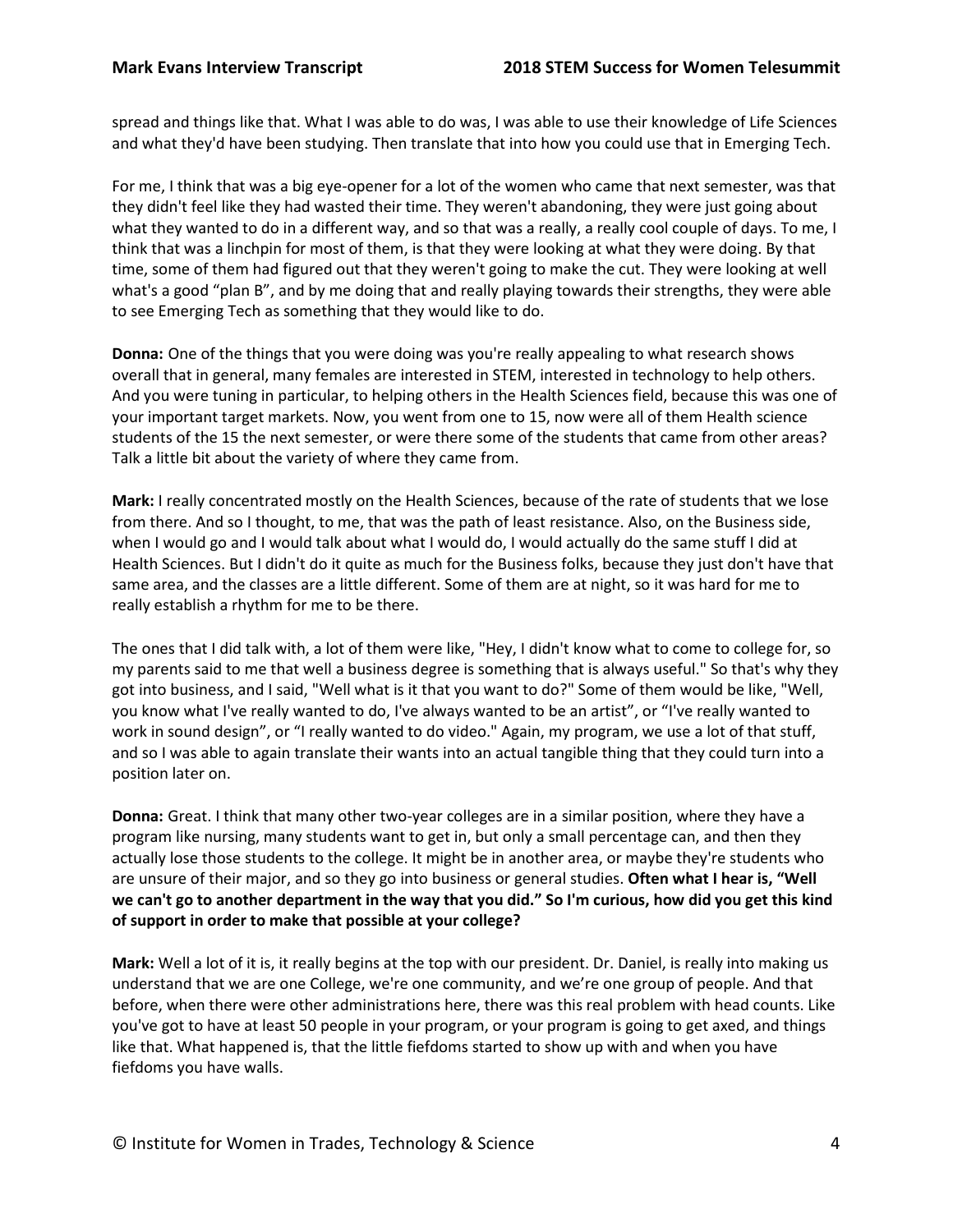Then all of a sudden, there was this, "Are you sniping students from my program? Why are you doing that? Are you recruiting against me?" And so on and so forth. In fact Donna, I think one of the very first things that you and I talked about was, "How do I work around this, this thought and idea?" Because it was so prevalent here. But again, having a new administration come in, that is committed to this idea of one college, I had a lot of support from Dr. Daniel, from my vice-president James Price, who really encouraged me to go and talk with the Deans.

I didn't make it a big surprise, I talked with the Deans first. I asked them to take this to their Program Chairs, and if their Program Chairs had any objections to come see me. I did have a couple of Program Chairs who were concerned about what I was doing, and I was able to say, "Hey listen, this is about keeping this kid enrolled. This is about keeping this student here, so that way she can go forward in her life and isn't that our job as teachers?" If I wanted to worry about numbers, I would have gone into accounting.

What I'm here to do, is do real life change and when you present that to your colleague, they very often respond positively. Sometimes they have a student, who they know is not going to make it, but there are really a good student, and so they actually may guide them to you. The thing is that you've got to look at your community in a very holistic way, and be open, and be honest. I think that's one of the things that was really important, and one of the aspects of Dr. Daniel's leadership was that she allowed us to have this open and frank conversation, without having to worry so much about numbers and things like that.

**Donna:** You collaborated and in essence it was a win-win, because you were able to broaden participation in a career pathway that's very male-dominated. And actually some of your students ended up getting certificates in that area, and then also that you didn't lose those students to the college, so that's great. **I want to ask you if you have any stories from female students that are actually working in the industry.**

**Mark:** Right. I actually have a couple, I think the one I'm most proud of right now is a young woman by the name of Mary, and she was one of the students who came. She actually came from the business side though, she didn't come from of Life Sciences, but she really got into Augmented Reality (AR). For those of you who are not familiar with Augmented Reality, it's basically like Snapchat. I'm pretty sure we're all familiar with Snapchat. Either we've seen it, or we're telling our students to put it away. She really got into that technology, and has started her own AR business here in Athens, and is now hiring my students to work for her.

## **Donna:** Wow, that's exciting.

**Mark:** Yeah, she's really doing a great job and a lot of it is because she was really motivated, and it really did fit into that art that she wanted to do, but yet one of the things is that when you're going to college you're trying to always think, "How can I do art and make money? I don't want to be a starving artist? How is this?" Well, Augmented Reality gave her a way for her to fuel her passion, and be a leader in her community. She's awesome.

**Donna:** Can you give me a sense of, if you come out, can you really make \$70, did you say \$73 an hour with just a certificate? **Give me a sense of what kind of salary range someone just coming out might make, and what kind of jobs?**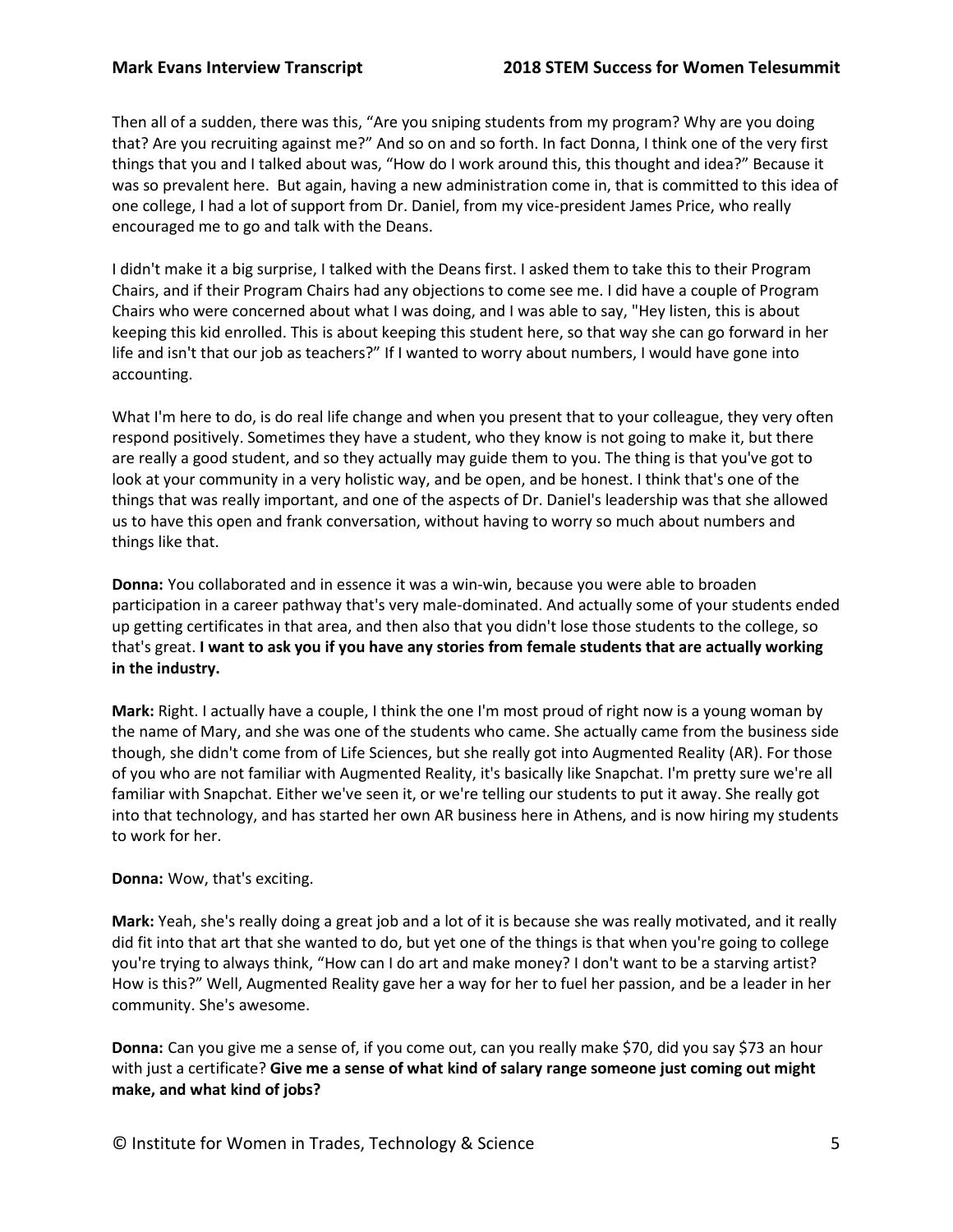**Mark:** We have many different facets of our program. One of them is in app design. And in application design, you can go and work for, for instance, I've got a young woman who now works for Verizon. She makes custom apps, and she's making \$45,000 a year at 20. What am I doing wrong?

**Donna:** What degree did she get?

**Mark:** She got her certificate in Mobile Programming.

**Donna: She got a certificate only, in Mobile Programming, and she started making \$45,000 right away in mobile apps?**

**Mark:** Yes.

**Donna:** That's fantastic, at age 20 that is great. Now, are there others? **Can you give me a sense of maybe another couple of, types of jobs that you could get?**

**Mark:** One of the ones that I get calls for every day is, drone operators. What we do here is, we get students prepared to take the FAA 107 exam, to be a licensed drone operator. Because drones are being used pretty much in every industry that you could possibly think of, and some that you probably haven't even considered. The biggest employer right now, that is recruiting my students, is Georgia Power. They're wanting to redo the entire electrical grid in the northwestern corner of the state, which is part of the Appalachian Mountains.

They can send survey crews up there, but that takes forever, where a drone can go and map out the different things at a third of the time as a survey crew, and be able to cover a much different area, and be able to do something. You do have to take in effect there's weather and other factors, but it's a really safe, and inexpensive way to do that. Another industry that I've got-

**Donna:** Can I just, sorry can I just ask you, what kind of ... I mean that sounds exciting and cutting edge. **What might you make being a drone operator coming straight out of your program?**

**Mark:** Let's ... I don't really know the answer to that question, because I haven't asked, which I probably should. I do know that they drive much better cars than I do now, so if we're going next to my Nissan truck compared to their Ford Mustang, they're doing pretty well.

**Donna:** Would that be again with a certificate, or would you be getting an A.S. in Emerging Technologies? **What kind of education would you need to start with Georgia Power as a drone operator?**

**Mark:** Actually, you just need the 107 exam, and have some flight time really. One of the things is that Emerging Technologies is the Wild West of engineering in that, there are lots of jobs and things that are happening that we never really anticipated. The idea of having someone who can fix a 3D printer, that is going to be a real position in the next two, three, four years. You can get a 3D printer now at Sam's Club for \$200.

**Donna:** This is so exciting, and it's exciting to have women be a part of this new picture. Now, we're going to be finishing up the interview portion, and go to our questions in a moment. We've got some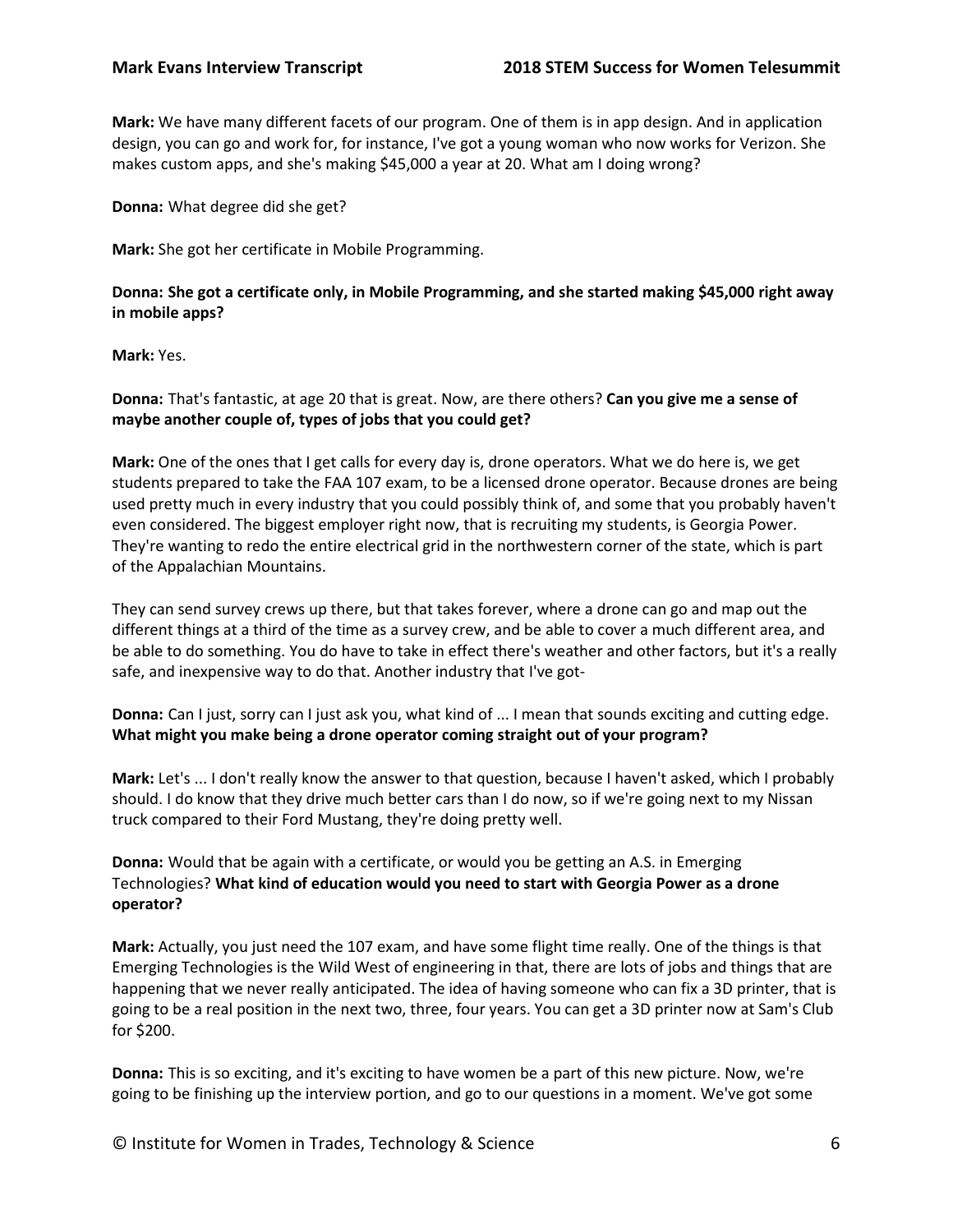questions, but I want to ask you a couple more questions before we close. **One is, what was your biggest takeaway from the WomenTech Educators Training?**

**Mark:** I think the biggest takeaway was, the idea of sitting and just spending time on this issue. We were able to, Dr. Daniel gave us the time to be able to think about, "How do we get more women into STEM?" I'm not the only one who did this, also Dr. Powell collaborated with me on this, and he and I spent a good deal of time figuring out, "How do we get more women into nanotechnology? How do we get more women into drone operation, into video game design and development? What are some strategies and things that we can do?" Having that time, and really Donna, the things that you put together, and the questions that you ask during the training really made us be very reflective on what we were doing, and how we were presenting information.

**Donna:** Yes, you worked with a team and developed a plan, a Recruitment Plan and a Retention Plan. **By the way, could you share with everybody also what your retention rates are? We haven't mentioned them, but they're really quite good.**

**Mark:** My retention rates are in the 90s, and a lot of it is because what, okay so getting them into the door, was the easy part. I know that that sounds ridiculous and it is hard, but out of the two things, getting them through the door is easy, getting them to the stage to walk across and shake Dr. Daniels' hand, and get their certificate, or get their AAF requires us to really think about what we're doing, and how do we build community, and how do we keep everyone on track.

So coming up with this cohort model that we talked about in our training, in my program really works out well, because what happened, and I go back to Mary. Mary was able to see that there were some people who were really good. There were some women who were really good at building 3D models, and there were some women who were really good on the programming, and who really liked to code. What she was able to do is work with them, so when she started her business she was able to say, "Okay, hey Kat, come on over here. I really need some 3D models made. How would you like to work for me for \$X?"

For us, that was the big thing, was creating this community of just awesomeness, that you can do this. A lot of times, once they would get in, they would be like, "I'm overwhelmed," and there's all this tech talk and things like that. All of a sudden you would sometimes, and it usually happens like the second week when we're starting to work with Blender, when they get it. This happens with my male students as well, but for that they just got it.

### **Donna:** That's great.

**Mark:** They're like, "This is it, and this is what I want to do. This is why I came to college, this is what I want to do with my life."

**Donna:** That's great. **Now in closing, do you have, if you were just to give one piece of advice to other educators that are themselves trying to increase the number of female students in their STEM and CTE courses, what would it be?"**

**Mark:** Boy that ... I think the one piece of advice that I would give is, to just get out there and have stuff, and get people to touch, and try. I mean go to the malls, go to churches, my goodness all of the different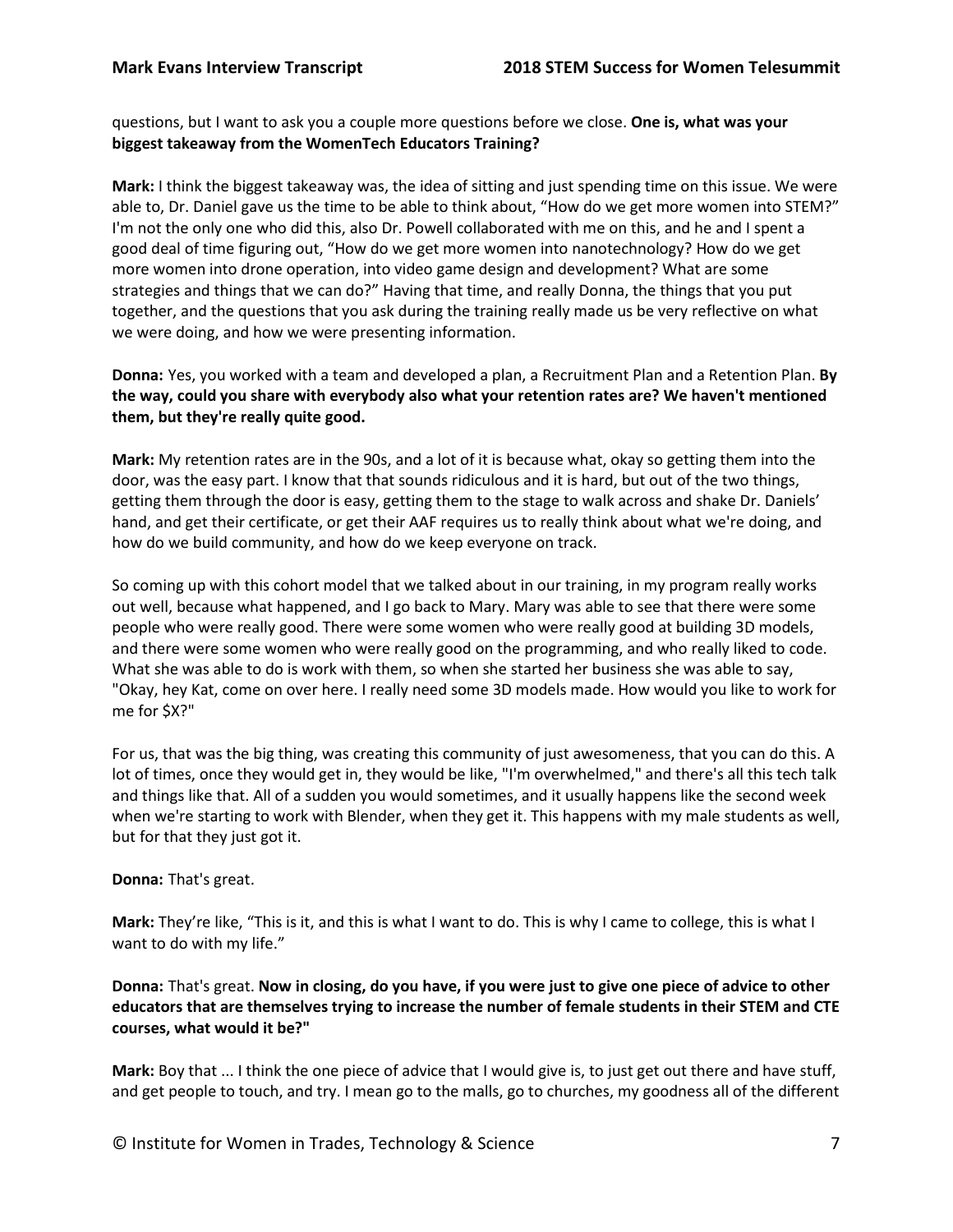community things that I went to, not just over in the Life Sciences building, but anytime I got a call from a high school, or I got a call from another college, or if I got a call from a Rotary Club, or the Boys and Girls Club or whatever, I went.

We've got to get people with their hands on this stuff, and with a digital divide. A lot of times, people just don't have access to this type of technology, and so by giving them even just a taste of it, makes them want more. If we can get that drive for them to want more, they'll come to us. So my big suggestion would be, is just to get out there, go and talk to your colleagues, be open to your students and just get people to try stuff.

**Donna:** Great, thank you so much. Now, it's time to take the questions from the listeners, and we've actually set aside half hour to do so.

I am going to start with a question about, this is a great question. *"When you went to talk with the health career students Mark, was it just yourself?"* I mean you're a male, or did you bring some female faculty, or students with you?

**Mark:** Well, unfortunately it was just me, and I say unfortunately in that I wish that I would have had someone to go with me, but again I was starting a new program, like there are no other Emerging Technologies programs in the country. I'm building out a program, while I'm trying to recruit, and even though I had a lot of support from administration, there was still small apprehension, especially in the Computer Science wing about what we were doing, or what I was trying to do, but yeah it was just me. I'm a pretty engaging person.

**Donna:** Indeed you are, but I want to point out that often, I have had male professors, teachers, and instructors, like yourself successfully recruit female students. It's great if you can also bring a female student with you, now you've got some. It's not always possible, and I have seen other male instructors like yourself have success, by being welcoming and by using the personal encouragement conversation that you develop in the WomenTech Educators Training. In a way, I'm glad that that illustrates, "Yes, you can be a male instructor and successfully recruit."

Another question that I see is*, "Do you ever work with more mature students?"* You mentioned that 20 year-old student who graduated. I know that the average age of students and community college is 29, so are most of your students younger because it was Emerging Technologies, or some older? Any of them more mature students?

**Mark:** My program does skew rather young, the average age is about 20 to 21 years of age and there, so I get a lot of students that are out of high school, who are really into technology already. They hear about us, or they come to a career fair where I'm at, so there's that. I have had older students, I have some older students now. Actually my oldest student, Miss Sarah, she is in her 80s, and in the state of Georgia if you're over 65 you can take technical college courses for free.

She heard about what we were doing, and she actually came by at one of the Life Science stage one day. She was a nurse in her previous career, and just really liked what we were doing, and I've now hooked her. This is her second year with me.

**Donna:** Wow, that is exciting. She's in her 80s, wow.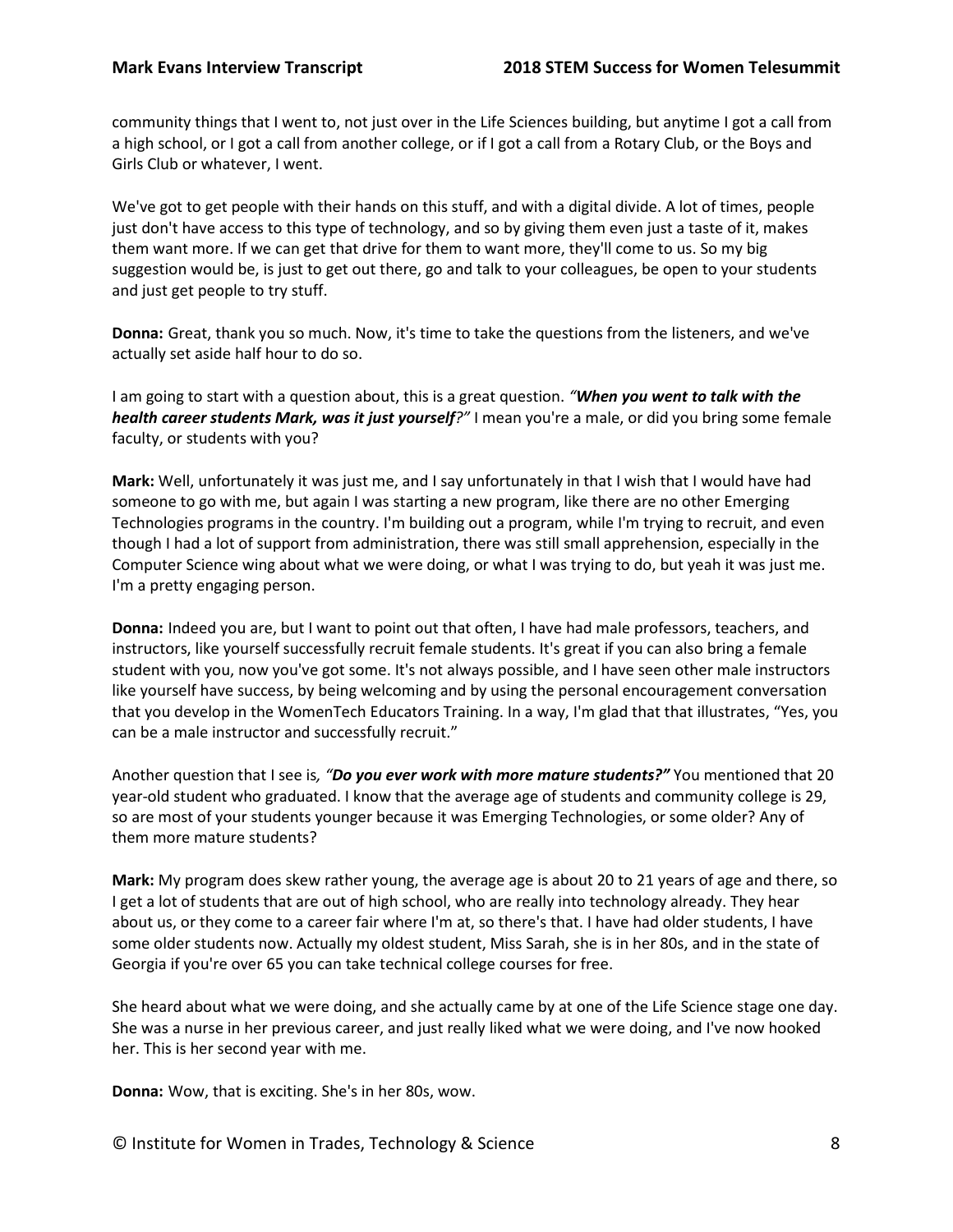**Mark:** Yeah, she's in her 80s, and it's really great to watch her work with the students, and it's great to see them actually take a leadership role with her in it. For me, that's always been the big thing is that, if in technology and it been my experience and not only in academia but in business, that you've got to be able to have a real conversation with people who may not understand what the technology is that you're talking about. Sometimes where Sarah doesn't actually understand 100% of the time, and they actually take upon themselves to get her to get it. Then she teaches this other group, I mean it's really a very cool interaction.

**Donna:** Very nice. Now another question that I see is*, "Where did the students come from?"* At the end, you mentioned a whole bunch of different places that you went, but I know that you took a look to see where the most of your students came from. Were they mostly students who are already at the college, who maybe were really uncommitted to a major, or maybe didn't make it into Health Sciences, or were they external? Where did the majority of your students come from, your female students?

**Mark:** The majority of my female students in the beginning came from other colleges that they either didn't test into, or they didn't have a space for things like that. What happened is that those women now, are talking to their friends and peers, and they're actually getting them to come here and check stuff out. My classroom is completely open and well the other day, I had a student who brought her niece in. Now her niece is 14 years old, she can't enroll yet, but it was great for her to be here because she could see what we were doing.

She could see that her aunt was doing it, and she was like, "Well, if you can do this Auntie, then I can do this as well." As she was leaving she was like, "Have you ever heard of dual enrollment?" I'm like, "Yes, I know about dual enrollment." She goes "Well do you guys-", and I'm like "Yes we do", and so it's starting to grow now, and it's starting to get out into the community, but again a lot of it is, you have to just be open, and you're going to have to spend that time.

**Donna:** I want, because you know how big I am on the difference between career awareness versus actual enrollment, I just want to be clear. It's great that she brought in someone at a middle school age, but that's not someone who's going to actually enroll. What I'm hearing is that initially, the students came from other internal markets in the audience like nursing, or business and now they're telling people that are their friends, or their relatives. Are some of the people who actually are enrolling now, are they from in the community and from word-of-mouth? What I'm hearing is word-of-mouth. So aren't some of the people actually enrolled currently that are female coming from word-of-mouth?

**Mark:** Yes, yeah, and a lot of that is coming from the high school staff and things when the recruiters bring the different high schools here, they definitely bring them here and because like I said, I keep my classroom open, so we have a tour in here a lot and able to really capture that imagination, so yes.

**Donna:** Okay, and so are you still seeing, you mentioned that the average age is 20, 21. Are you still seeing some students come from internally in the school, and then some students are coming from high school? How is that playing itself out?

**Mark:** It's about 30/70 right now with the 30% being the internal, and the 70% being the external.

**Donna:** Okay, and initially it was like the reverse?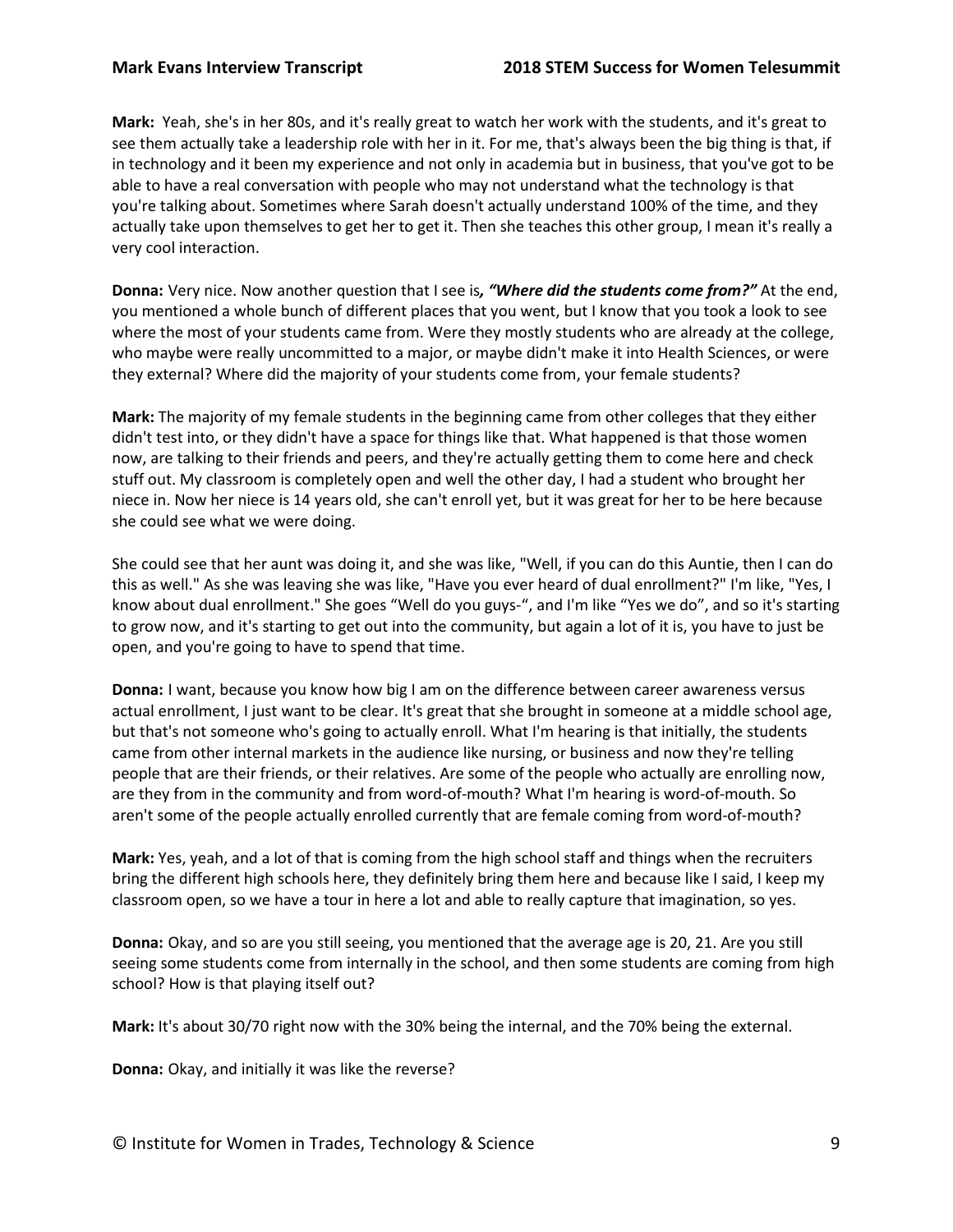**Mark:** Yeah, yeah, so to be honest with you, I haven't walked over there, and talked to the Dean of Life Sciences yet. I wonder if they just got more instructors, because they were trying to, prior to seeing how successful I was.

**Donna**: Okay, now in terms of, someone has asked if you still have female students right now. "*What are your numbers looking like right now?"*

**Mark:** My numbers right now if we look at fall, and the fall numbers are the best ones, there are 22 female students and we have 48 male students that were enrolled this fall. Again I'm seeing we're starting to do our pre-enrollment for fall and summer, and I'm seeing a lot more, actually I've seen more women than I have men.

**Donna:** So you're maintaining having female students, it wasn't a one-time thing, that's fantastic.

### **Mark:** No.

**Donna:** Now another question that I received is, *"What is the How to Talk to Female Students Training you quickly mentioned?"* That is actually a personal encouragement conversation, is actually one of the things that you learn in the WomenTech Educators Training. I'll talk a little bit more about that at the end, we also have, if you're online, if you want to talk about how to have more female students in your school there's a link that you can click to put in your information, but there's in the training itself, a number of required elements in the Recruitment Plan, and one of them is how to have a personal encouragement conversation. You actually create a script as part of the training. Another question that I have is, "*What did it cost you to do this kind of recruitment, Mark? Was it very expensive?"*

**Mark:** I had a whopping budget of zero to do this.

## **Donna:** Zero?

**Mark:** Yeah. Well part of it is, we were a brand-new program, and so when I was brought on to create this program, they weren't sure how it was going to be received, and the response. They didn't put a lot of money into it, and so what I had to do was, I had to be strategic and figure out how to best use my time. To me, that was over and I'm not saying money's not important, because we all know it is, but for recruitment and having those conversations, what was the best way for me to effectively manage the time that I would need to do that. Now I've got budgets galore to do everything, but-

**Donna:** That's rarely the case, and in two year colleges, so I know that's a joke, but the focus, and the training is on low-cost, or no-cost strategies.

**Mark:** I'm sorry Donna, I'm sorry I didn't mean to cut you off, but that is exactly right. One of the things that you made us do and with the different sections that we went through with you was, how we can use in an effective way what we have. I had Spheros and drones, so I was able to use that stuff that the college had purchased for me to use as a recruitment tool.

**Donna:** Another question is, *"How did you get the budgets for the Spheros, drones and robotics?"* Was that something that the college invested in, to have the Emerging Technologies program, how did you get that budget?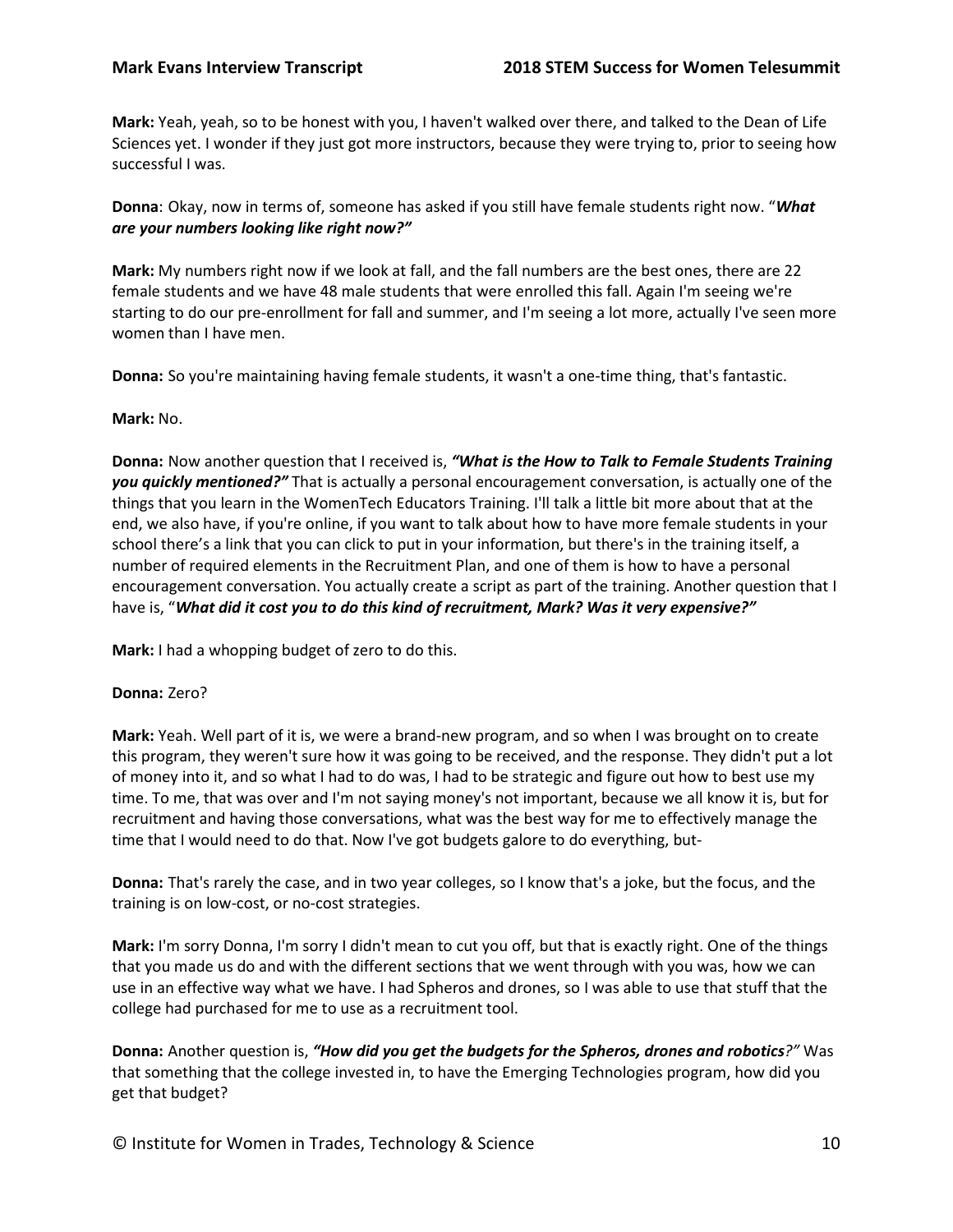**Mark:** I actually applied for a Samsung grant, and at the time Samsung was doing this mobile bus tour, where they would come out with Spheros, and drones, and things, and they had a Raspberry Pi Workshop in their technology bus as they were calling it at the time. I got a \$5,000 grant, but it was something that I had to write, it was something that I had to do.

The college, like most two-year colleges as everyone who worked through your college is aware of just, we don't get that type of funding. I was very fortunate that I was able to find this, and make a very compelling argument to Samsung.

**Donna:** Yeah indeed. Now, another question I have is, **"***Do you have recruiters at your college?"* Did you prepare them to do this, or is this again something that you had to do from within your program?

**Mark:** It's something I had to do within my program. We do have college recruiters, we have a college recruiter, and she's great. Ashley is wonderful, but she has to recruit for the entire college. When she goes out, she talks about the entire college. Now, the cool part about having an open classroom is that, whenever there is a tour, she knows that she can come here, the students can see some cool stuff happening. That does make for a better tour for her, but as far as recruitment goes for the program, 95% of it happens right here with me and my students.

**Donna:** Great. Now I'm going to go to some retention questions that we have, and one of them is around the community building that you mentioned. *"How did the male's deal with it, and did your retention rate go up for everybody once you did community building?"*

**Mark:** I'll start with the last part, yes. What we did was, in looking at what we were doing for the program that we were working with, Donna, was this idea of a cohort model of which is, you would think it would be a no-brainer, but for some programs it just doesn't work as well. For my program in particular, it really works well especially since most of the jobs that they're going to be going into use some team based, or community based approach, where you have scrum boards, you have milestone meetings, and things like that.

We were able to begin building that, and we would just do basic stuff, we play games. I know, and I know it sounds ridiculous, but I had one time, there were six games of Dungeons and Dragons going on, and they were all into it, because they all wanted to finish this thing together. We would do hackathons, we would have these pizza days where I would go and buy a bunch of pizza, and we would just sit around, we would just talk tech.

Normally around like the Apple conferences, or the developer conferences, where we would just all sit around the projector, we would listen to what they would have to say, then we would eat, we would talk about what it is that we saw. So my male students at first, there's always going to be that stupid misogyny that comes from high school. So, how do I quickly kill that, and how you do that? You put them in a room with strong women who are empowered and that normally ends that foolishness right away.

In fact whenever I have different things where they have to break up into teams, I am always 100% of the time, if I have a male program manager or a project manager, the first person they normally get is one of their women classmates, because they know that they are effective and can do the job.